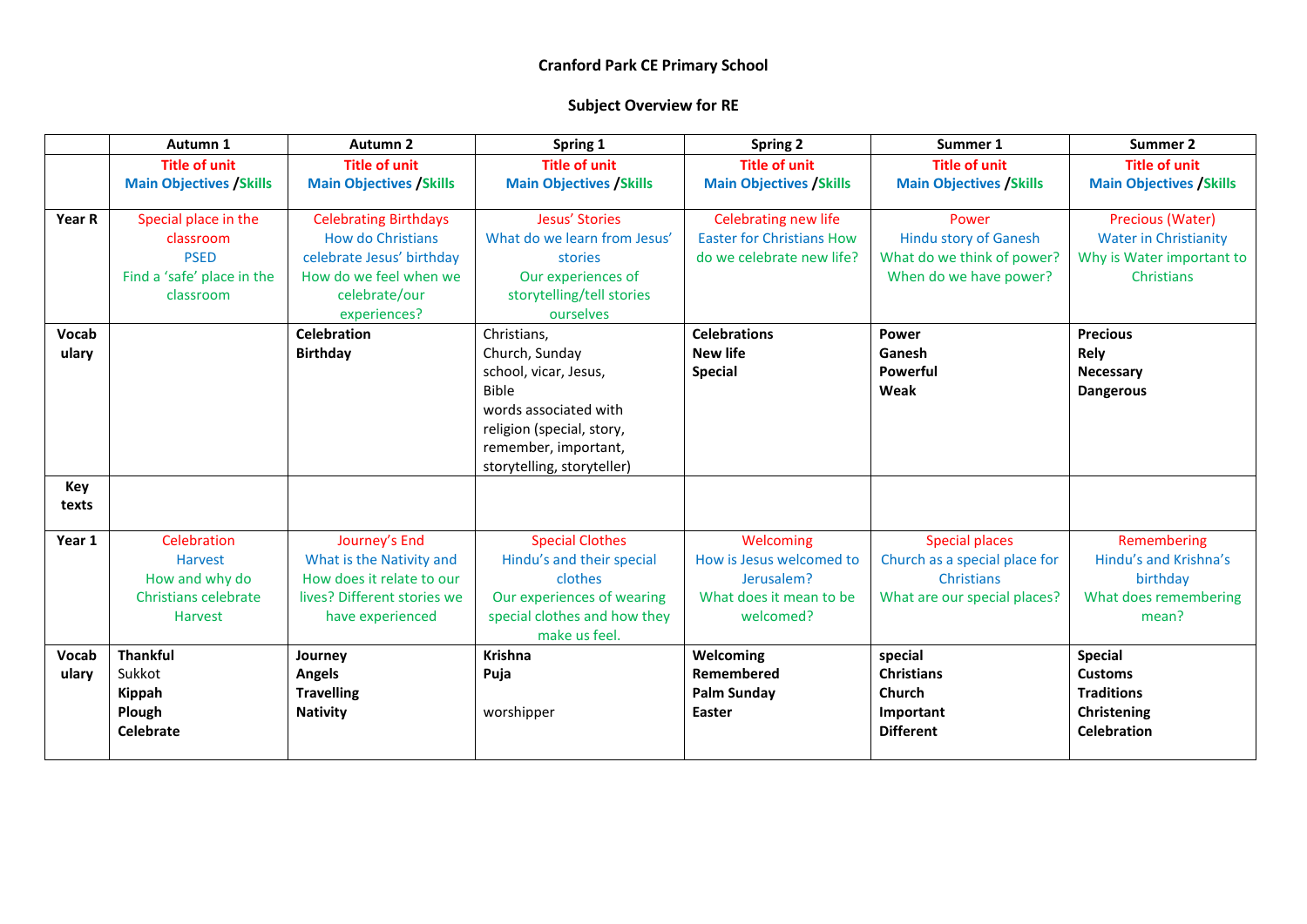| Key<br>texts |                                                                                                                              |                                                                                              |                                                                                                              |                                                                                                           |                                                                                                                                                                                  |                                                                                                                                |
|--------------|------------------------------------------------------------------------------------------------------------------------------|----------------------------------------------------------------------------------------------|--------------------------------------------------------------------------------------------------------------|-----------------------------------------------------------------------------------------------------------|----------------------------------------------------------------------------------------------------------------------------------------------------------------------------------|--------------------------------------------------------------------------------------------------------------------------------|
| Year 2       | Bread as a symbol<br>Why is bread used for<br><b>Harvest? Understanding</b><br><b>Harvest Festival.</b><br>What are symbols? | Candlelight<br><b>Diwali and Advent</b><br>How do Candles affect us<br>at Diwali and Advent? | Remembering<br><b>Holi and Vishnu</b><br>What do we remember?<br>When do we remember? Why<br>do we remember? | Sad and Happy<br>How is the Easter story<br>happy and sad?<br>How do feelings affect us<br>and our lives? | God*<br>How is God important for<br><b>Christians?</b><br>What is the importance of<br>belief in God?<br>Changing to God - links to<br><b>Hindu and then the prodigal</b><br>son | Thankfulness*<br><b>How do Christians show</b><br><b>Thankfulness?</b><br><b>How did Jesus teach</b><br>people to be thankful? |
| Key          | Symbol                                                                                                                       | <b>Nativity</b>                                                                              | Holi                                                                                                         | Welcoming                                                                                                 | Concept                                                                                                                                                                          | Change                                                                                                                         |
| Vocab        | Plough                                                                                                                       | <b>Advent</b>                                                                                | Remembering                                                                                                  | Remembered                                                                                                | Idea                                                                                                                                                                             | <b>Beliefs</b>                                                                                                                 |
| ulary        |                                                                                                                              | <b>Diwali</b>                                                                                | Prahlad                                                                                                      | <b>Palm Sunday</b>                                                                                        | God                                                                                                                                                                              | <b>Selfish</b>                                                                                                                 |
|              |                                                                                                                              |                                                                                              | Vishnu                                                                                                       | Easter                                                                                                    | <b>Characteristics</b>                                                                                                                                                           | <b>Truthful</b>                                                                                                                |
| <b>Texts</b> | A wet and windy Harvest                                                                                                      | Story of Ramayana                                                                            | Book: Holi: the Hindu Festival                                                                               | Water Bugs and                                                                                            |                                                                                                                                                                                  |                                                                                                                                |
|              | for Puddles by Gill Vaisey                                                                                                   |                                                                                              | of colours                                                                                                   | Dragonflies Doris Stickney                                                                                |                                                                                                                                                                                  |                                                                                                                                |
|              | The Little Red Hen                                                                                                           |                                                                                              |                                                                                                              | The Easter Story Lois                                                                                     |                                                                                                                                                                                  |                                                                                                                                |
|              |                                                                                                                              |                                                                                              |                                                                                                              | Rock/Diana Mayo                                                                                           |                                                                                                                                                                                  |                                                                                                                                |
| Year 3       | <b>Ritual Sukkot</b>                                                                                                         | <b>Angels</b>                                                                                | Rituals*                                                                                                     | <b>Suffering</b>                                                                                          | Remembering                                                                                                                                                                      | Authority                                                                                                                      |
|              | When do we experience                                                                                                        | How do Christians have                                                                       | What are rituals and how are                                                                                 | What is suffering and how                                                                                 | What is the Shabbat and                                                                                                                                                          | The concept of Jews and                                                                                                        |
|              | rituals?                                                                                                                     | experience of Angels?                                                                        | they seen in baptism?                                                                                        | is it shown at Easter?                                                                                    | how do Jews remember?                                                                                                                                                            | the Torah                                                                                                                      |
|              | What are the rituals for                                                                                                     | What part do Angels play                                                                     | What is the ritual of                                                                                        | How does suffering                                                                                        | How to Jewish people                                                                                                                                                             | What is the Torah and                                                                                                          |
|              | Jews?                                                                                                                        | in Christianity and                                                                          | baptism and what makes it                                                                                    | affect our lives                                                                                          | remember Creation and                                                                                                                                                            | importance of Jewish                                                                                                           |
|              |                                                                                                                              | <b>Christian stories</b>                                                                     | a ritual                                                                                                     |                                                                                                           | the day of rest?                                                                                                                                                                 | laws today?                                                                                                                    |
|              |                                                                                                                              |                                                                                              | <b>Link to Holy Trinity</b>                                                                                  |                                                                                                           |                                                                                                                                                                                  |                                                                                                                                |
| Key          | <b>Sukkah</b>                                                                                                                | Angel                                                                                        | <b>Ritual</b>                                                                                                | <b>Suffering</b>                                                                                          | Shabbat                                                                                                                                                                          | <b>The Shema</b>                                                                                                               |
| Vocab        | Sukkot                                                                                                                       | <b>Escape</b>                                                                                | <b>Routine</b>                                                                                               | <b>Betrayal</b>                                                                                           | Synagogue                                                                                                                                                                        | the Mezuzah                                                                                                                    |
| ulary        | ritual                                                                                                                       | Communicate                                                                                  | <b>Practical</b>                                                                                             | <b>Resurrection</b>                                                                                       | Separation                                                                                                                                                                       | commandments                                                                                                                   |
|              |                                                                                                                              |                                                                                              | <b>Baptism</b>                                                                                               |                                                                                                           | Havdalah<br><b>Traditions</b>                                                                                                                                                    | Torah                                                                                                                          |
|              |                                                                                                                              |                                                                                              |                                                                                                              |                                                                                                           | <b>Practice</b>                                                                                                                                                                  |                                                                                                                                |
|              |                                                                                                                              |                                                                                              |                                                                                                              |                                                                                                           |                                                                                                                                                                                  |                                                                                                                                |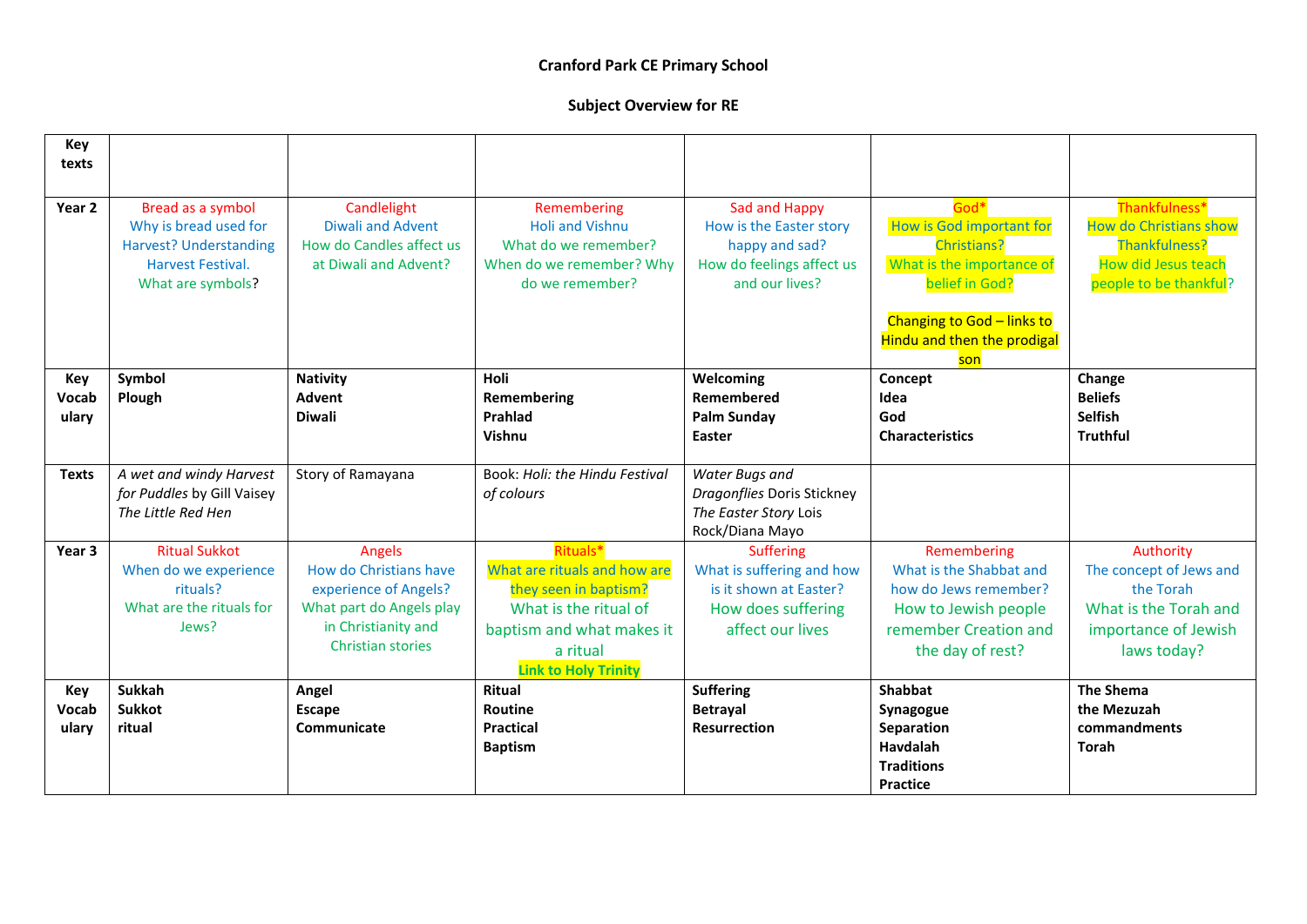| <b>Texts</b>          |                                                                                                                                         |                                                                |                                                                                                                        |                                                                                                                                                           |                                                                                                                                           |                                                                                                                         |
|-----------------------|-----------------------------------------------------------------------------------------------------------------------------------------|----------------------------------------------------------------|------------------------------------------------------------------------------------------------------------------------|-----------------------------------------------------------------------------------------------------------------------------------------------------------|-------------------------------------------------------------------------------------------------------------------------------------------|-------------------------------------------------------------------------------------------------------------------------|
| Year 4                | Faith*                                                                                                                                  | Light as a symbol*                                             | Freedom<br>What is Passover and how is it<br>celebrated?<br>How is freedom<br>experienced and<br>celebrated in Judaism | <b>Ritual</b><br>What are the rituals of<br><b>Christians at Easter?</b><br>What emotions do<br>Christians experience at<br>different parts of<br>Easter? | Creation<br>How do different religions<br>experience creation?<br>What is the value of all<br>different creation stories<br>to believers? | Identity<br>How do Jews show their<br>identity?<br>How to the Mezuzah and<br>Shema help Jews develop<br>their identity? |
| Key<br>Vocab<br>ulary |                                                                                                                                         |                                                                | Passover<br>Pesach<br>Matzah<br>freedom                                                                                | <b>Paschal candle</b><br><b>Ritual</b><br><b>Reassuring</b><br>Important                                                                                  | Stewardship<br><b>Creation</b><br><b>Cultures</b><br><b>Beliefs</b><br>Accurate<br>Global                                                 | Identity<br><b>The Shema</b><br>the Mezuzah<br>tradition                                                                |
| <b>Texts</b>          |                                                                                                                                         | $\bullet$                                                      |                                                                                                                        |                                                                                                                                                           |                                                                                                                                           |                                                                                                                         |
| Year 5                | Submission<br>Is it important for<br>Muslims to submit to<br>Allah?<br>What are the different<br>concepts of submission<br>for Muslims? | Messiah*<br>Link to The Messiah and<br><b>Incarnation (UC)</b> | Change*<br>How to change the world                                                                                     | Symbol<br>The Eucharist<br>What is the importance<br>of bread and wine for<br>Christians?                                                                 | Salvation<br>What is the value of<br>salvation for Christians?<br>How can they apply the<br>concept of salvation to<br>their own lives?   | Sacred<br>What is a sacred place?<br>What does sacred mean<br>to them?                                                  |
| Key<br>Vocab<br>ulary | Submission<br><b>Islam</b><br>Qu'ran<br><b>Affect</b><br>Allah                                                                          |                                                                |                                                                                                                        | <b>Eucharist</b><br>Symbol<br><b>Chalice</b><br><b>Ritual</b>                                                                                             | <b>Salvation</b><br>Creation<br>Hope<br>Gospel<br>Knowledge                                                                               | <b>Sacred</b><br><b>Believers</b><br>reflective                                                                         |